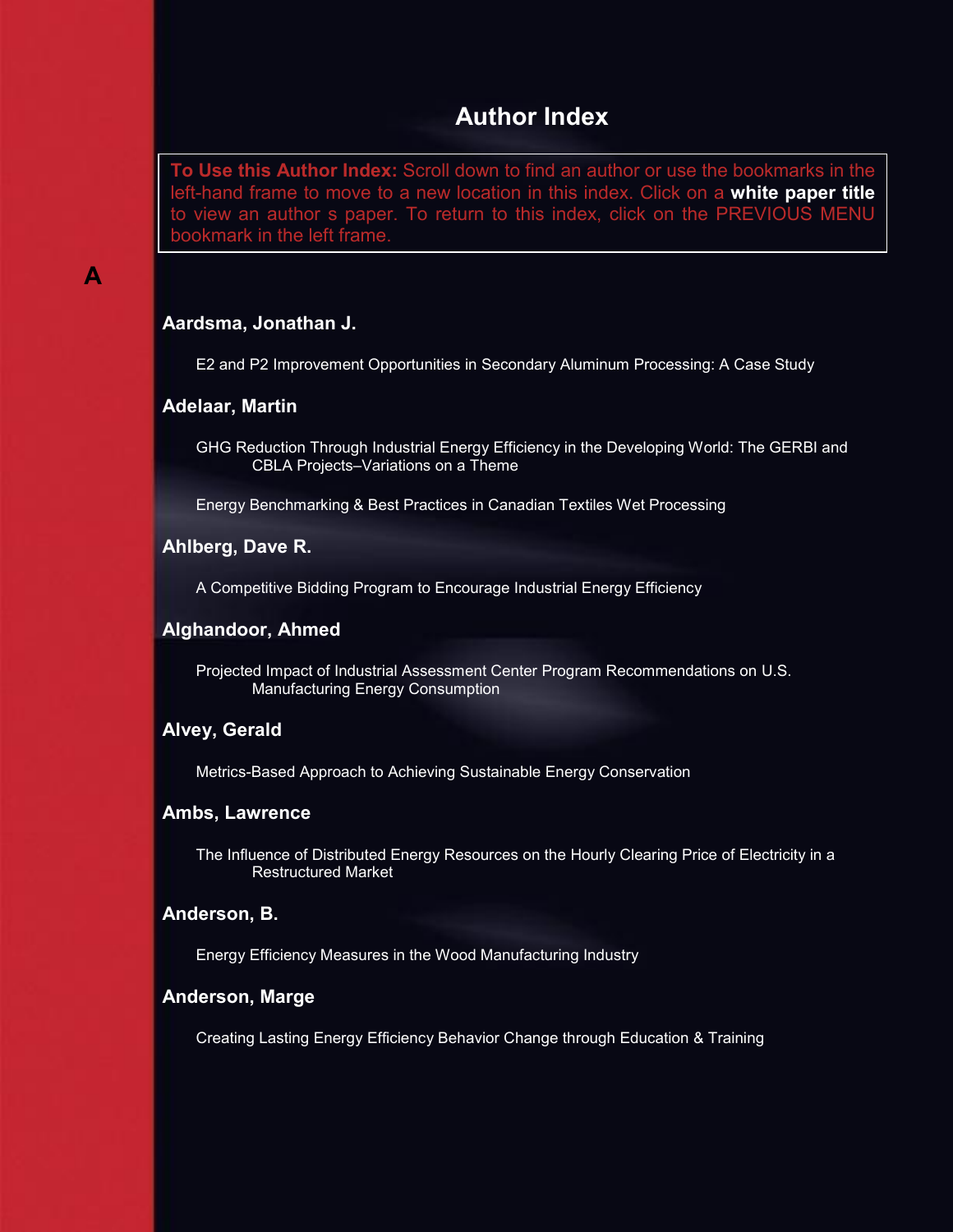## **Aragão, Raymundo**

[GHG Reduction Through Industrial Energy Efficiency in the Developing World: The GERBI and](#page-0-0)  [CBLA Projects–Variations on a Theme](#page-0-0) 

#### **Asdal, Robert**

[Making Pump Systems Matter](#page-0-0) 

#### **Aue, Jerry L.**

[Energy Audit Uncovers Major Energy Savings for Paper Mill](#page-0-0)

# **B**

# **Baker, Raymond P.**

[Life Inside a Corporate Energy Consumer](#page-0-0)

#### **Baker, Greg**

[Industry in Vermont: Making It Successful for All of Us](#page-0-0)

[Achieving Wastewater Market Transformation through Customer-Focused,](#page-0-0)  [Customized Services](#page-0-0) 

#### **Beebe, Christopher**

[The Influence of Distributed Energy Resources on the Hourly Clearing Price of Electricity in a](#page-0-0)  [Restructured Market](#page-0-0) 

# **Bell, Zack**

[Sustainable Development through By-Product Synergy](#page-0-0) 

#### **Bertoldi, Paolo**

[Will Emission Trading Promote End-Use Energy Efficiency and Renewable Energy Projects?](#page-0-0) 

[Are Voluntary Approaches an Effective Energy Policy Instrument? Insights and Experiences](#page-0-0)  [from Europe](#page-0-0) 

#### **Bhatnagar, Raj**

[Energy Resource Management Based on Data Mining and Artificial Intelligence](#page-0-0)

# **Birol, Fatih**

[Global Energy Scenarios: Perspectives for Energy Efficiency Improvements in Manufacturing](#page-0-0)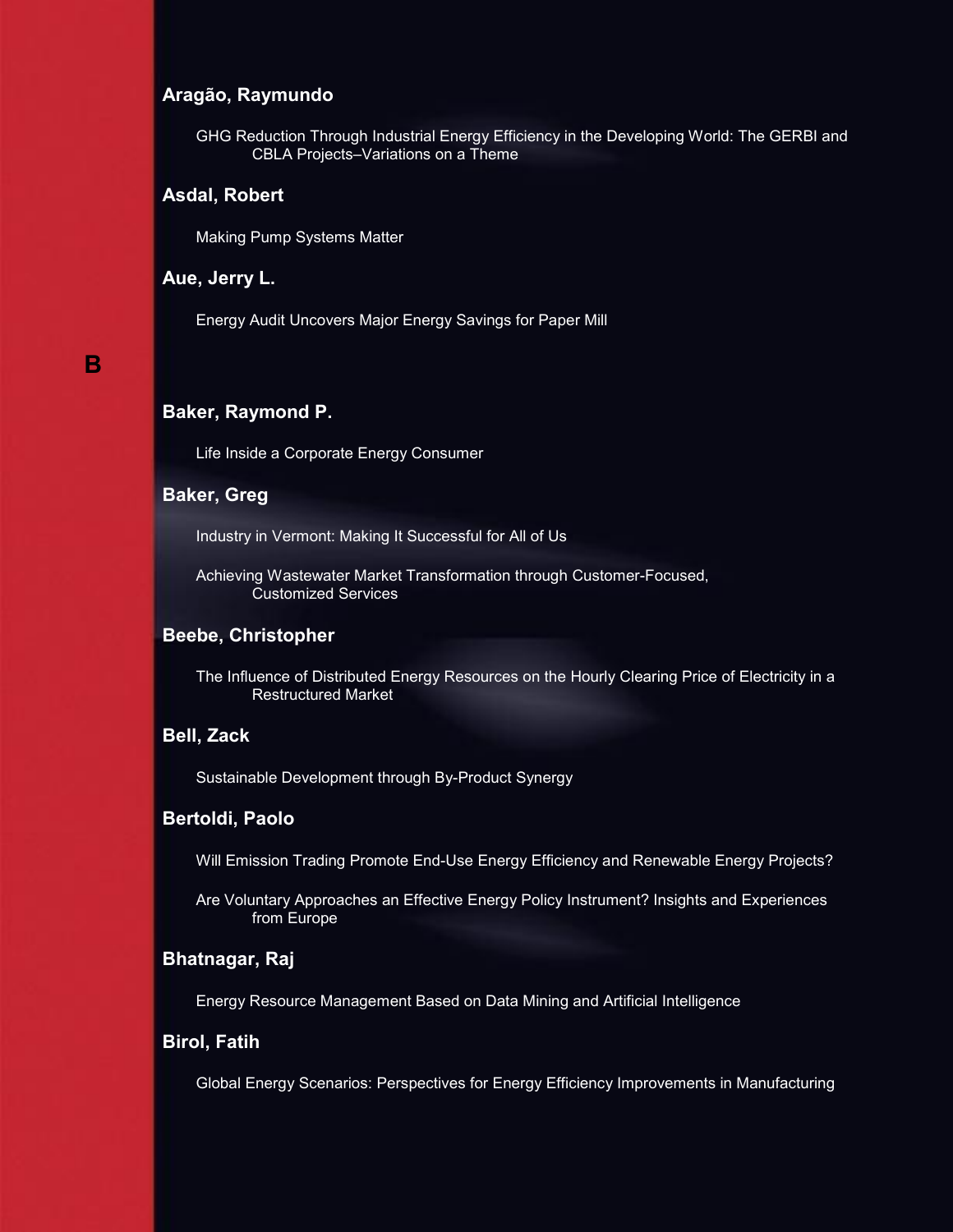#### **Bourgeois, Tom**

[Current and Potential CHP Use in the NY/New England Food Processing Sector](#page-0-0)

#### **Boyd, Gale A.**

[Motivating Industrial Energy Efficiency Through Performance-Based Indicators](#page-0-0) 

[Measuring Plant Level Energy Efficiency When Production Activities Are Not Homogeneous: The](#page-0-0)  [ENERGY STAR Energy Performance Indicator](#page-0-0) 

#### **Bronfman, Ben**

[Industrial Process and Equipment Efficiency in Oregon: An Evaluation of the Energy Trust's](#page-0-0)  [Production Efficiency Program](#page-0-0)

#### **Brown, Marilyn A.**

[Emerging Industrial Innovations to Create New Energy Efficient Technologies](#page-0-0) 

[Energy Data Modeling and Analysis for Improved Energy Management Planning](#page-0-0)  [and Performance](#page-0-0)

#### **Brown, Michael L.**

[Examining Factors that Influence the Commitment to Energy Master Planning in Industrial](#page-0-0) **Organizations** 

[Energy Data Modeling and Analysis for Improved Energy Management Planning](#page-0-0)  [and Performance](#page-0-0)

# **Bürer, Mary Jean**

[Will Emission Trading Promote End-Use Energy Efficiency and Renewable Energy Projects?](#page-0-0) 

# **C**

#### **Campbell, Glen S.**

[Canada's EnerGuide for Industry Website for Energy-Efficient Industrial Products](#page-0-0)

# **Cassidy, Rosa**

[Boiling the Wort and Cooling the Brew: Combined Heat and Power Opportunities for Small and](#page-0-0) [Regional Brewers](#page-0-0) 

# **Chia Yen Ling**

[Benchmarking Industrial Building Energy Performance](#page-0-0)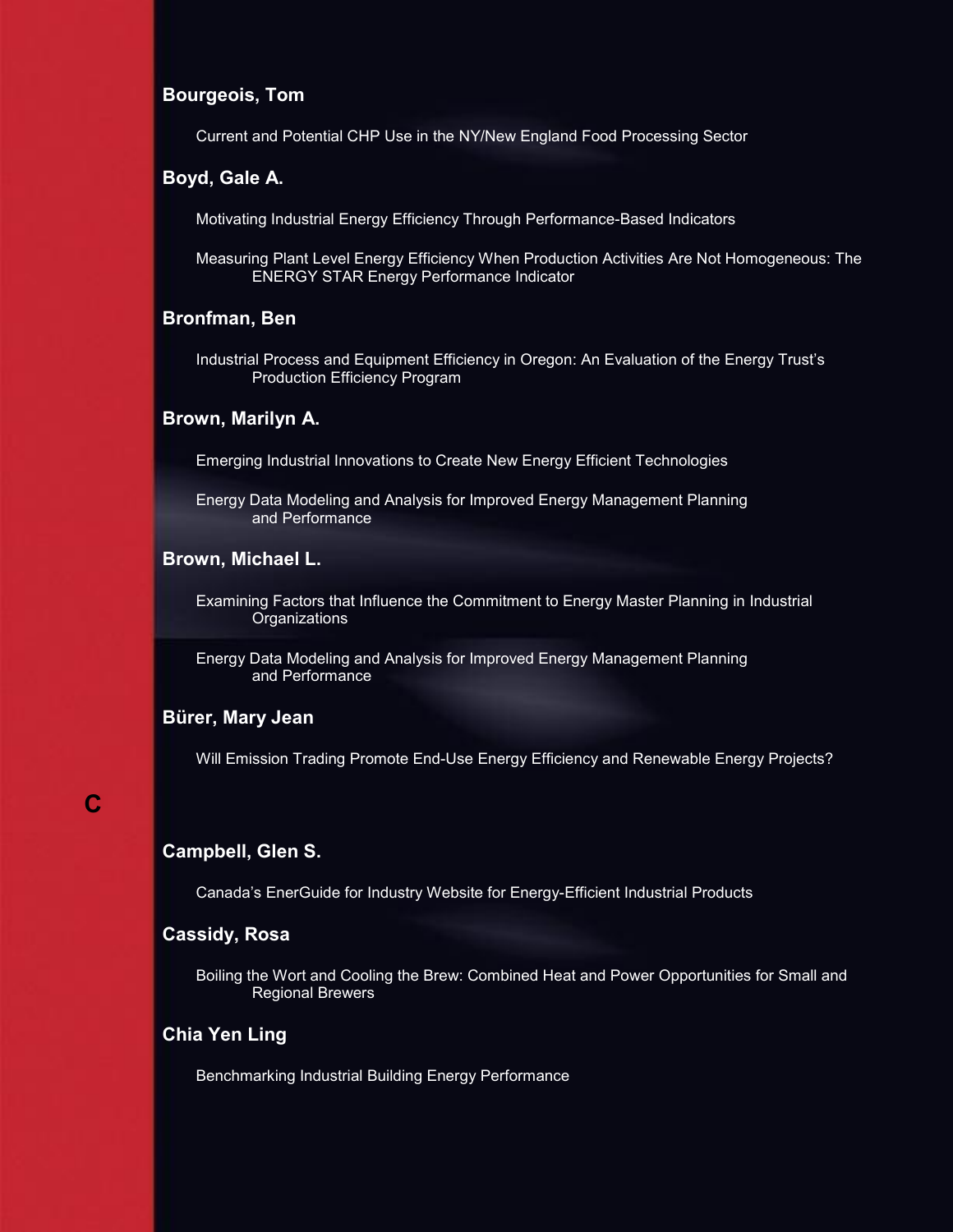#### **Chimack, Michael J.**

E2 [and P2 Improvement Opportunities in Secondary Aluminum Processing: A Case Study](#page-0-0) 

#### **Chisholm, Kelly-Ann**

[Canada's EnerGuide for Industry Website for Energy-Efficient Industrial Products](#page-0-0)

#### **Chow, Sandra**

[Energy Efficiency Opportunities in Fresh Fruit and Vegetable Processing/](#page-0-0)  [Cold Storage Facilities](#page-0-0) 

# **Coffman, Eric R.**

[Boiling the Wort and Cooling the Brew: Combined Heat and Power Opportunities for Small and](#page-0-0) [Regional Brewers](#page-0-0) 

## **Coito, Fred**

[Case Study of the California Cement Industry](#page-0-0) 

[California Industrial Energy Efficiency Potential](#page-0-0) 

#### **Cozzi, Laura**

[Global Energy Scenarios: Perspectives for Energy Efficiency Improvements in Manufacturing](#page-0-0) 

# **Craparo, Joe**

[In Situ, Real Time Measurement of Aluminum, Steel, and Glass Melt Chemistries Using Laser](#page-0-0) [Induced Breakdown Spectroscopy](#page-0-0) 

# **D**

#### **D' Antonio, Mark**

[Optimization of Industrial Refrigeration Plants: Including a Case Study at Stonyfield](#page-0-0)  [Farm Yogurt](#page-0-0)

[Energy Education and Technical Assistance for Industrial Facility Managers: Assessing Benefits](#page-0-0) [and Energy Impacts](#page-0-0) 

[Energy Efficiency Opportunities in the Stone and Asphalt Industry](#page-0-0) 

#### **D' Errico, Edward**

[Cutting Energy Costs and Speeding Manufacture of Cosmetic Formulations Using Novel Mixing](#page-0-0)  [and Monitoring Methods](#page-0-0)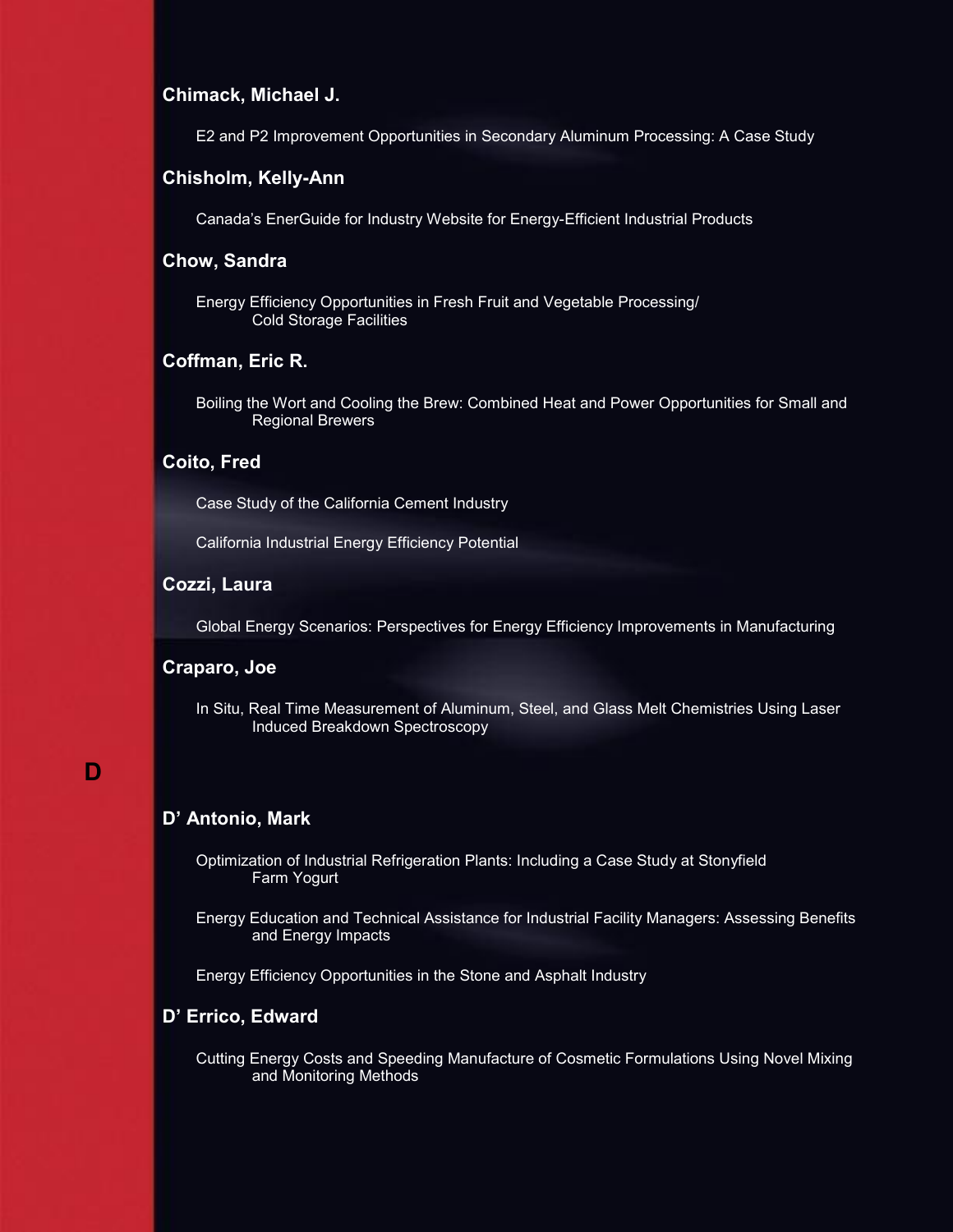#### **Dantoin, Tim**

[Sustain the Gain by Filling Gaps in Your Energy Management Program](#page-0-0)

## **Davidsdottir, Brynhildur**

[Fuel Mix Diversity, Sustainability, and Energy Security](#page-0-0)

[Pulp Non-Fiction: Dynamic Modeling of Industrial Systems](#page-0-0)

# **Day, Frederick**

[GHG Reduction Through Industrial Energy Efficiency in the Developing World: The GERBI and](#page-0-0) [CBLA Projects–Variations on a Theme](#page-0-0)

#### **de la Rue du Can, Stephane**

[Reducing California s Greenhouse Gas Emissions through Product Life-Cycle Optimization](#page-0-0)

#### **De Saro, Robert**

[In Situ, Real Time Measurement of Aluminum, Steel, and Glass Melt Chemistries Using Laser](#page-0-0) [Induced Breakdown Spectroscopy](#page-0-0)

#### **DeFrees, John**

[Traditional and Non-Traditional Applications of Condensing Heat Exchangers](#page-0-0)

#### **Degens, Philipp**

[Great Expectations: Five Projects That Did Not Have their Predicted Market](#page-0-0)  [Transformation Effects](#page-0-0)

# **den Heijer, W. L.**

[Quantification of the Potential and Benefits of Process Improvements Using Process Energy](#page-0-0) [Optimization Methodologies](#page-0-0)

#### **Dickerson, Amy**

[Traditional and Non-Traditional Applications of Condensing Heat Exchangers](#page-0-0)

#### **Dixon, Randal**

[Optimization of Industrial Refrigeration Plants: Including a Case Study at Stonyfield](#page-0-0)  [Farm Yogurt](#page-0-0)

#### **Drake, Lisa**

[Optimization of Industrial Refrigeration Plants: Including a Case Study at Stonyfield](#page-0-0)  [Farm Yogurt](#page-0-0)